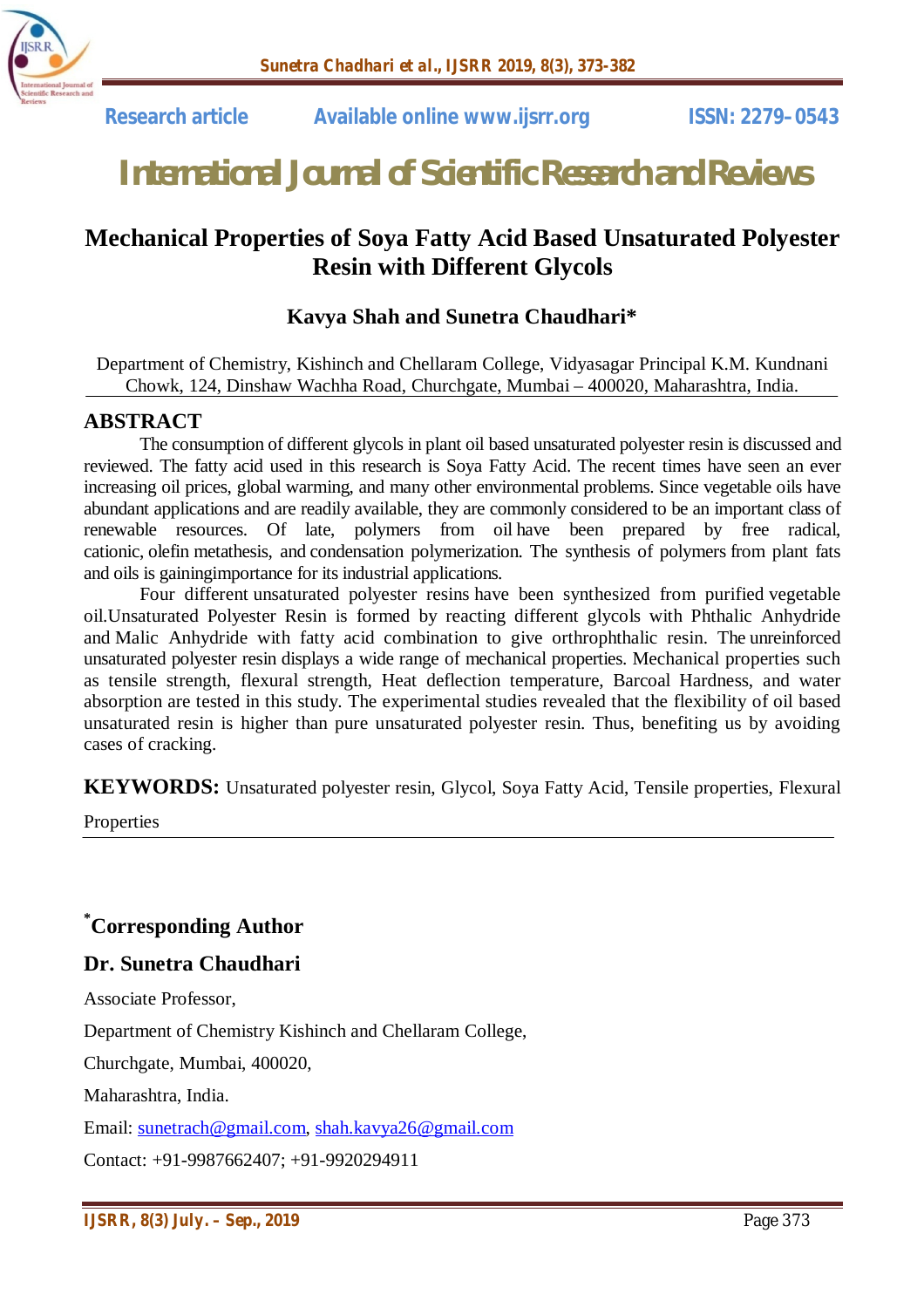### **INTRODUCTION**

Polymers are macromolecules consisting of a large number of units. The units them selfconsist of a number of atoms. They are usually referred as the segments of the polymer. Polymerization is the method of creating synthetic polymers by combining smaller molecules, called monomers, into a chain held together by covalent bonds. In the polymerization of a mixture of two monomers, the structure of each macromolecule contains units of both monomers. Such polymer is called copolymer and the process of its synthesis is called copolymerization. These materials have distinctive properties, subject to the type of molecules being bonded and the structure in which it is bonded. Polymers touch almost every aspect of modern life. Each one of us is always in contact with at least one product containing polymers right from toothbrush, water bottle, gadgets to tiers.

In recent times, the need for replacement of non-renewable resources with natural products to cope with difficulties in the environment has seen an enormous rise; it may be as waste removal or in the reduction of non-renewable resources. Renewable resources become a viable platform to substitute completely to an extent or partially, petroleum-based polymers through the design of bio-based polymers that can compete or outdo the existing petroleum based materials on a cost basis with a beneficial impact on the environment.<sup>1,2,3</sup>

Polyesters are a class of polymers that can be formulated to be hard or soft, brittle or flexible depending on the structure and can, therefore, be used in various applications. Polyesters <sup>4,5,6</sup> are one of the most versatile synthetic copolymers. Polyesters are produced in high volume that exceeds 30 billion pounds a year worldwide.<sup>6</sup> They are widely used commercially as fibers (e. g. polyethylene terephthalate  $(PET)$ ,<sup>7,8,9</sup> 7,8,9 plastics, composites and coatings applications, 10,11,12,13 plasticizers,<sup>15</sup>adhesives,<sup>14,15</sup> polyurethane based resins, films,<sup>15</sup> laminates, industrial construction, insulation, molding compounds, <sup>14</sup> etc. Polyesters are used for these applications because of their low cost, ease of process, ease of combination with reinforcements.<sup>16</sup> In addition, these polymers cure rapidly without any volatile products, have excellent dimensional stability, <sup>16</sup> have high impact resistance, transparency, and good weathering resistance.<sup>14</sup>

Plant oils offer many advantages from their renewability, the abundant availability and the relatively low cost make plant oils an industrially attractive and feasible raw material for the industry. Furthermore, diverse chemistry can be applied on them, leading to a large variety of monomers and polymers.<sup>18,19,20</sup>

### **LITERATURE REVIEW**

Carleton Ellis<sup>21</sup> filled a patent in 1922 which laid the foundation of the modern history of the unsaturated polyester resin. This was followed by many publications by H. Dykstra,  $^{22}$ T. F. Bradley,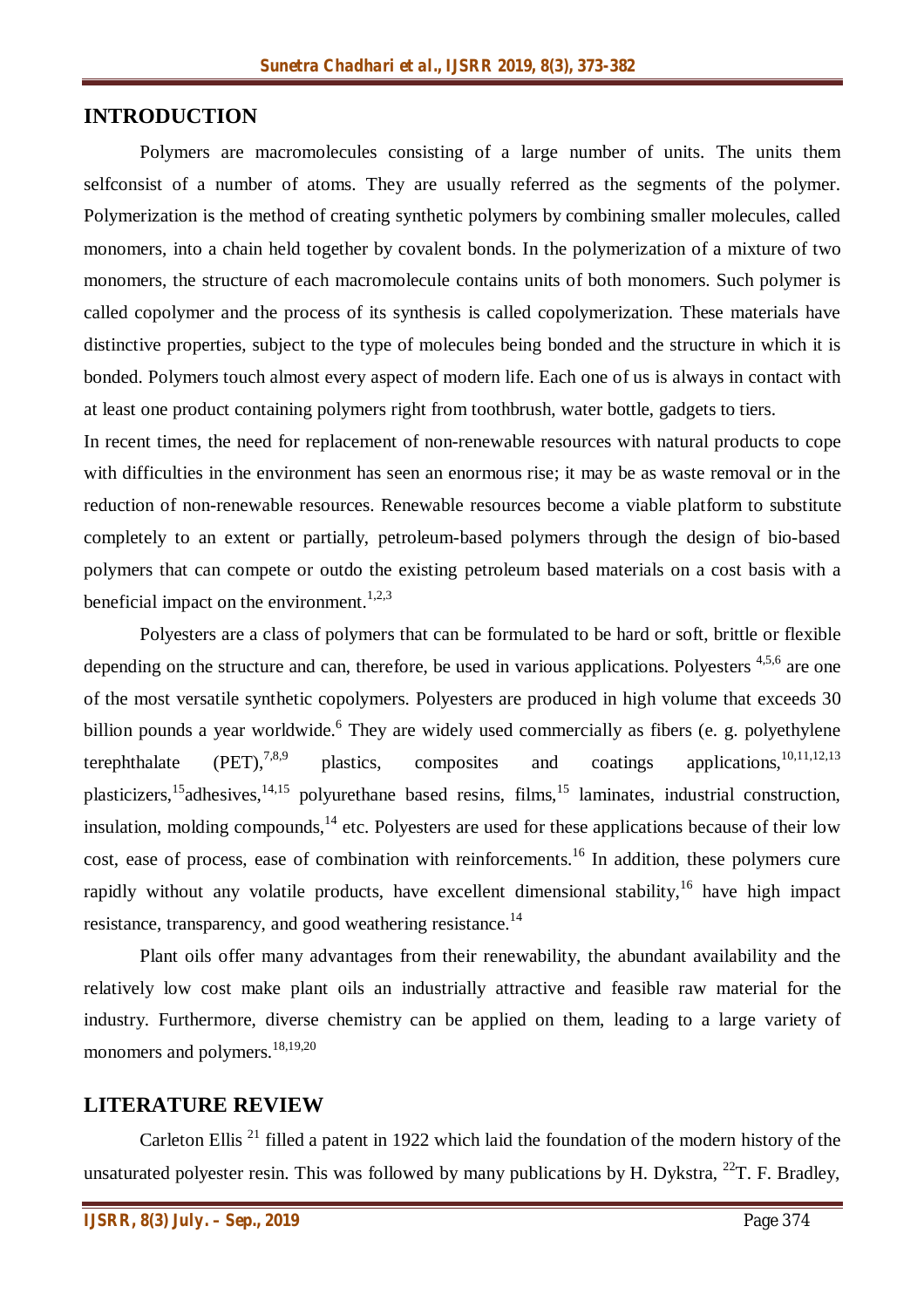E. L. Kropa, W. B. Johnston  $^{23,24}$  and C. Ellis  $^{25}$  in the consequent 10 years. Ellis showed for the first time that in the presence of a peroxide catalyst Malic Polyester resin copolymerize with styrene monomer. Thereby, promoting styrene monomer as a drier. This research opened the gates of unsaturated polyester resin being used as a moulding compound. This was the earliest similar type of unsaturated polyester resin that we see today. Further study on this subject was done by I. E. Muskat.<sup>26</sup> He introduced Phthalic Anhydride into the composition mixture to reduce crystallization which in turn improved the compatibility of resin and styrene monomer. This became important after many years when the resin was reinforced with glass fibre. The structural products had high mechanical strength and low density making them the most important matrix of the composite materials even today.<sup>27</sup>

W. Carothers in 1929 introduced the theory of condensation polymers and polyesters.  $^{28, 29}$ In 1930 and 1936 R. Kienle presented the General Theory of polymer formations based on polyester studies <sup>30, 31</sup>which lead to the commercialization of unsaturated polyester resins in the United States of America in 1941. The basic chemistry of unsaturated polyester resins has remained very much unchanged for the last 40 years.

### **EXPERIMENTAL**

### *Materials*

The materials required can be classified into two major categories:Equipmentand Chemicals.

### **Equipment**

A 3F 5litre round bottom flask, half feet by half inch glass column, 1 feet by 2 inch condenser, receiver, heating mantle, ¼ HP Vacuum pump, Electric Thermometer, stirrer, thermometer, pipettes, burette, Electronic Tensometer, Heat Deflection Temperature Machine (HDTM), Barcoal Hardness Tester, Brookfield Viscometer, Hydrometer (Range: 1.0 – 1.2).

### **Chemicals**

Propylene Glycol (PG), Soya Fatty `Acid (SOFA), Phthalic Anhydride, Malic Anhydride, Styrene Monomer, Diethylene glycol (DEG), Mono ethylene glycol (MEG), Neopentyl Glycol (NPG), Hydroquinone (HQ), Methyl Ethyl Ketone Peroxide (MEKP), Cobalt (Concentration:6%),Triphenyl phosphate (TPP), Potassium Hydroxide (0.1N), Phenolphthalein, Acetone. All reagents used are of commercial grade.

### **Process**

In a weighted 3F round bottom flask of capacity 5 liters a known quantity of Soya fatty acid, Phthalic Anhydride, Malic Anhydride, Glycol is added. Tri Phenyl Phosphate is added according to the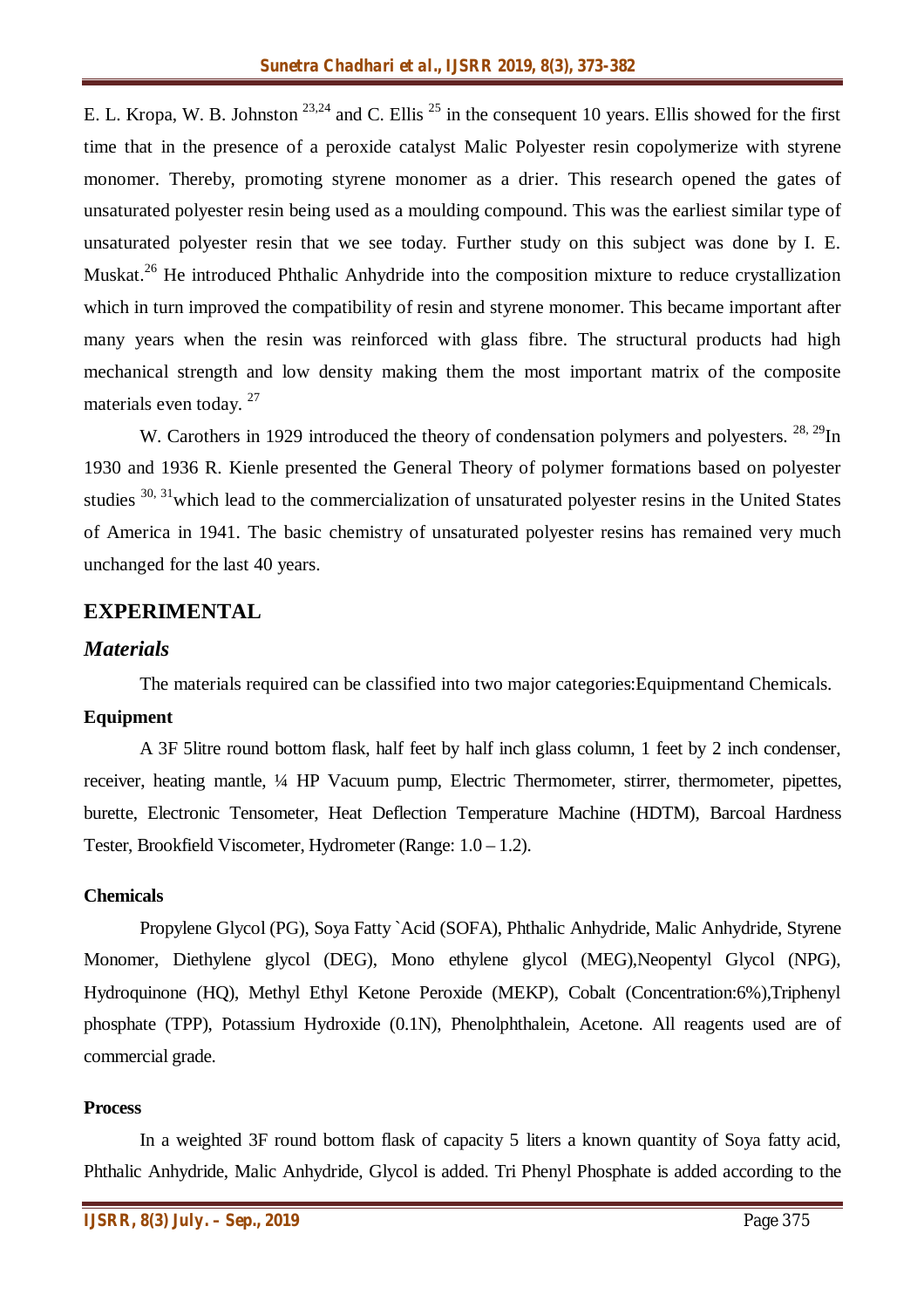desired percentage. The glass column is attached to one of the openings, and to another,a thermometer is inserted. Further, the glass column is connected to a condenser which leads to the receiver. Continuous flow of water is kept around the condenser for easy removal of water. The round bottom flask is kept in the heating mantle and stirring is started.

The temperature of the reaction mixture is increased under a controlled environment and simultaneously removal of water is done. Acid Value of the mixture is kept in checkfrom time to time. Temperature is increased upto  $220^{\circ}$ C gradually.<sup>32</sup> Once the discharge of water stops, the acid value is checked and vacuum is applied, which helps to build in viscosity and removes any excess traces of water. If the Acid value of solid is found to be between 35- 45mg KOH/gm Hydroquinone is added and it is left to cool. At  $80^{\circ}$ C Styrene monomer is added.

Poly condensation reaction takes place:

| <b>CHEMICALS</b>       | <b>SAMPLE NO.1</b> | <b>SAMPLE NO.2</b> | <b>SAMPLE NO.3</b> | <b>SAMPLE NO. 4</b> |
|------------------------|--------------------|--------------------|--------------------|---------------------|
| Phthalic Anhydride     | 134                | 134                | 134                | 134                 |
| Malic Anhydride        | 95                 | 95                 | 95                 | 95                  |
| Propylene Glycol       |                    |                    | 176                |                     |
| Mono Ethylene Glycol   |                    | 143                |                    |                     |
| Di Ethylene Glycol     | 220                |                    |                    |                     |
| Neopentyl Glycol       |                    |                    |                    | 222                 |
| Soya Fatty Acid        | 60                 | 60                 | 60                 | 60                  |
| <b>Styrene Monomer</b> | 262                | 216                | 232.5              | 263                 |

**Poly carboxylic acids** + Poly alcohols + Fatty acids, Vegetable oils  $\rightarrow$  Unsaturated Polyester Resin + H<sub>2</sub>O

**TABLE 1: Composition of Samples (in grams)** Percentage of Hydroquinone- 0.064%

Percentage of TPP- 0.064%

### **CHARACTERIZATION OF UNREINFORCED CAST RESIN**

### *Tensile Test: <sup>33</sup>*

Tensile strength is a measure of the force required to pull something such as rope, wire or a structural beam to the point where it breaks.  $34$ 

Size of specimen – 16 X 1.25cm and 3 mm thickness. Tensile strength of unreinforced cast resin was done by an electronic tensometer, where the lower load limit was 1900 Newton and the upper load limit was 19000 Newton.

Tensile strength= load/area N/mm<sup>2</sup>

### *Flexural test:<sup>35</sup>*

Maximum flexural stress sustained by the test specimen during a bending test.<sup>36</sup>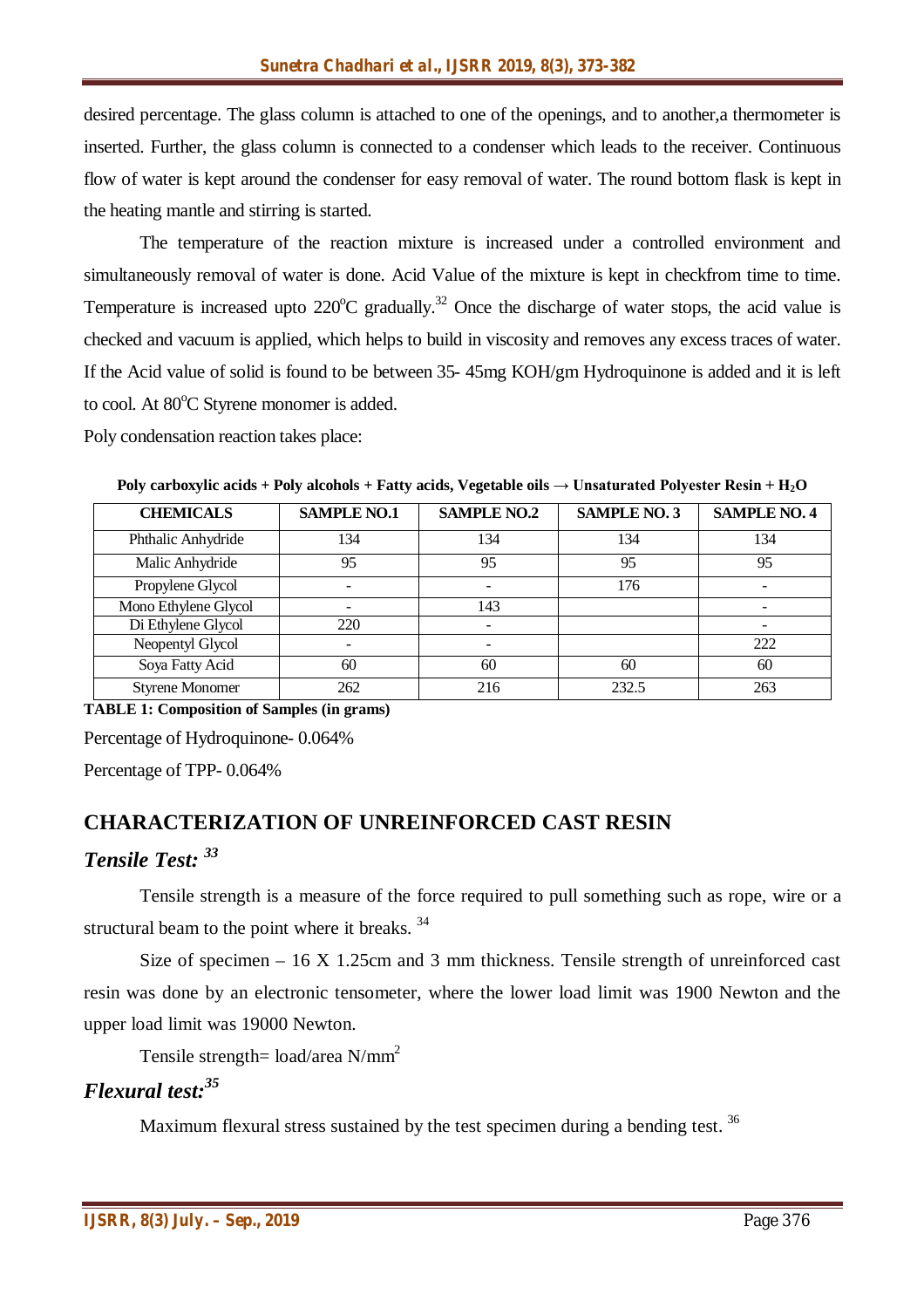Size of Specimen-10 X 2.5 cm and 3 mm thickness. Flexural strength of unreinforced cast resin was done by an electronic tensometer, where the lower load limit was 1900 Newton and the upper load limit was 19000 Newton. The load vs deflection values were recorded.

Flexural Strength=  $PL/bd^2N/mm^2$ Where,

P= peak load

- L= Length
- $b = width$
- $d =$ thickness

### **RESULTS AND DISCUSSION**

### *Properties of Liquid State of Resin*

The results given below are of the Properties of liquid state of four different unsaturated polyester resins.

| Sr. No.       | <b>PARAMETER</b>                                             | Specification <sup>37, 38</sup> | <b>Value</b>      |
|---------------|--------------------------------------------------------------|---------------------------------|-------------------|
|               |                                                              |                                 |                   |
|               | Appearance                                                   | Clear pale yellow               | Clear pale yellow |
| $\mathcal{D}$ | Specific Gravity at $25\,^0C$                                | $1.00 - 1.20$                   | 1.15              |
| 3             | Viscosity at 25 $\mathrm{^{0}C}$ (brook field) [Centipoise]* | $700 - 1500$                    | 460               |
| 4             | Volatile contents [Weight%]                                  | $30 - 35$                       | 29                |
| 5             | Gel time at 25 $^0C$ , (1.5% MEKP of 50% & 1.5%)             | $20 - 30$                       | 16                |
|               | Accelerator of 3%) [minutes]                                 |                                 |                   |

**TABLE 2: Properties of Sample 1 [Soya Fatty Acid and Di ethylene Glycol (DEG)] in liquid state**

| Sr. No.        | <b>PARAMETER</b>                                           | Specification     | <b>Value</b>      |
|----------------|------------------------------------------------------------|-------------------|-------------------|
|                | Appearance                                                 | Clear pale yellow | Clear pale yellow |
|                | Specific Gravity at $25\,^0C$                              | $1.10 - 1.20$     | 1.12              |
| 3              | Viscosity at 25 $\mathrm{^0C}$ (brook field) [Centipoise]* | $700 - 1500$      | 550               |
| $\overline{4}$ | Volatile contents [Weight%]                                | $30 - 35$         | 33                |
| 5              | Gel time at 25 $\rm{^0C}$ , (1.5% MEKP of 50% & 1.5%)      | $20 - 30$         | 23                |
|                | Accelerator of 3%) [minutes]                               |                   |                   |

**TABLE 3: Properties of Sample 2 [Soya Fatty Acid and Mono ethylene Glycol (MEG)] in liquid state**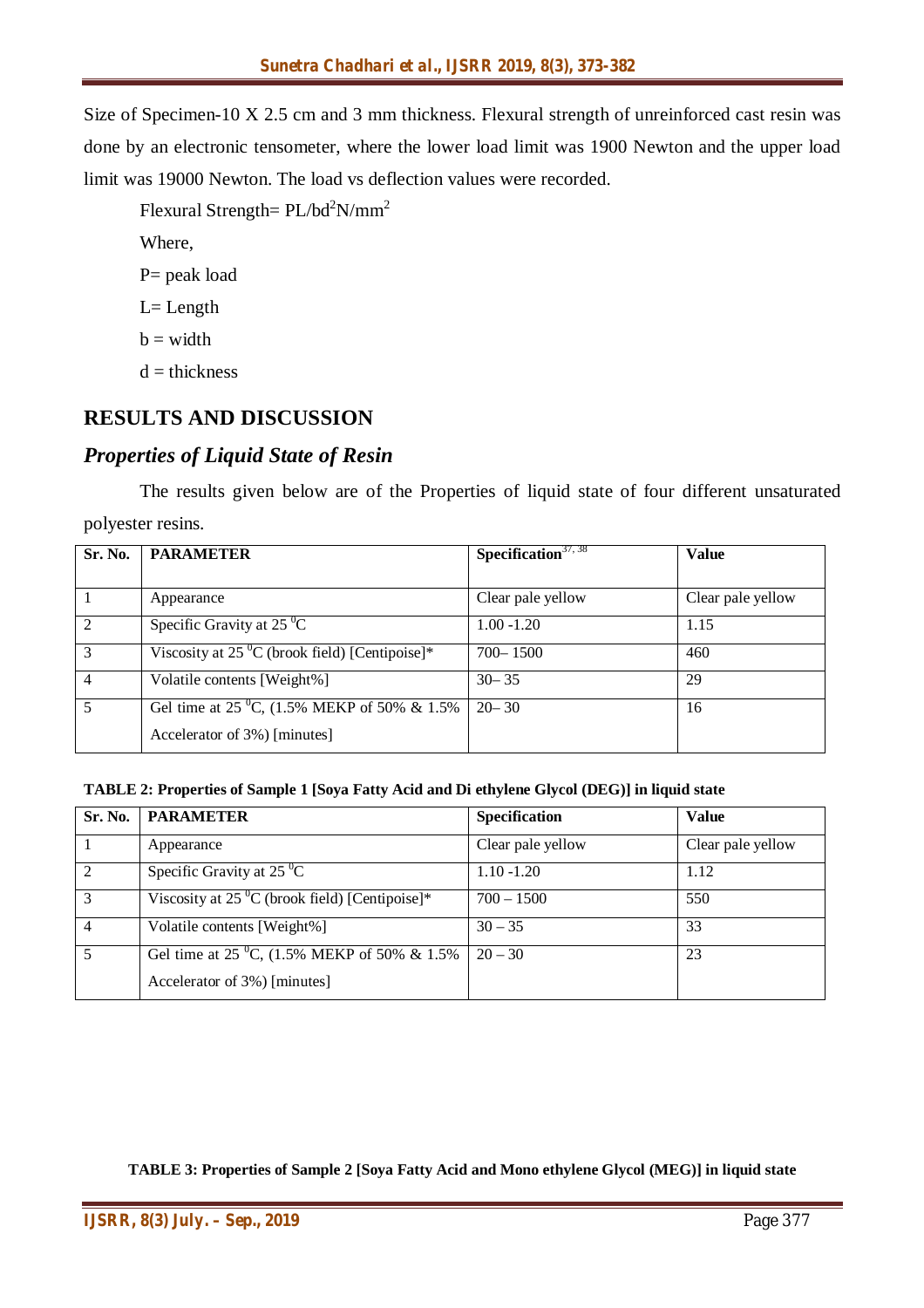#### *Sunetra Chadhari et al., IJSRR 2019, 8(3), 373-382*

| Sr. No. | <b>PARAMETER</b>                                           | <b>Specification</b> | Value             |
|---------|------------------------------------------------------------|----------------------|-------------------|
|         | Appearance                                                 | Clear pale yellow    | Clear pale yellow |
|         | Specific Gravity at $25^{\circ}$ C                         | $1.10 - 1.20$        | l.20              |
|         | Viscosity at 25 $\mathrm{^0C}$ (brook field) [Centipoise]* | 700 - 1500           | 900               |
|         | Volatile contents [Weight%]                                | $30 - 35$            | 32                |
|         | Gel time at 25 <sup>0</sup> C, (1.5% MEKP of 50% & 1.5%)   | $20 - 30$            | 23                |
|         | Accelerator of 3%) [minutes]                               |                      |                   |

**TABLE 4: Properties of Sample 3 [Soya fatty Acid and Propylene Glycol (PG)] in liquid state**

| Sr. No. | <b>PARAMETER</b>                                                       | <b>Specification</b> | Value             |
|---------|------------------------------------------------------------------------|----------------------|-------------------|
|         | Appearance                                                             | Clear pale yellow    | Clear pale yellow |
|         | Specific Gravity at $25\,^0C$                                          | $1.00 - 1.20$        | 1.20              |
|         | Viscosity at 25 $\mathrm{^0C}$ (brook field) [Centipoise] $*$          | 700 - 1500           | 1450              |
|         | Volatile contents [Weight%]                                            | $30 - 35$            | 33                |
|         | Gel time at 25 <sup>o</sup> C, $(1.5\% \text{ MEKP of } 50\% \& 1.5\%$ | $20 - 30$            | 27                |
|         | Accelerator of 3%) [minutes]                                           |                      |                   |

**TABLE 5: Properties of Sample 4 [Soya Fatty Acid and Neopentyl Glycol (NPG)] in liquid state**

\* Using Brookfield LVF viscometer, spindle 2, 60 rpm.

# **GRAPHICAL REPRESENTATION OF PROPERTIES OF LIQUID STATE RESIN**

Four samples of Unsaturated Polyester Resin were tested for Acid value and Peak Exotherm.<sup>37,38</sup> For peak Exotherm1.5% of 50% MEKP and 1.5% of 6% Cobalt was used. The following table shows the results.

|               | <b>ACID VALUE</b> | PEAK EXOTHERM |
|---------------|-------------------|---------------|
|               | [mg KOH/gm]       |               |
| Specification | $10 - 25$         | 170-190       |
| Sample NO. 1  | 31.8              | 110           |
| Sample NO. 2  | 29.8              | 138           |
| Sample NO. 3  | 18                | 170           |
| Sample NO. 4  | 13                | 185           |

**TABLE 6: – Peak Exotherm and Acid Value**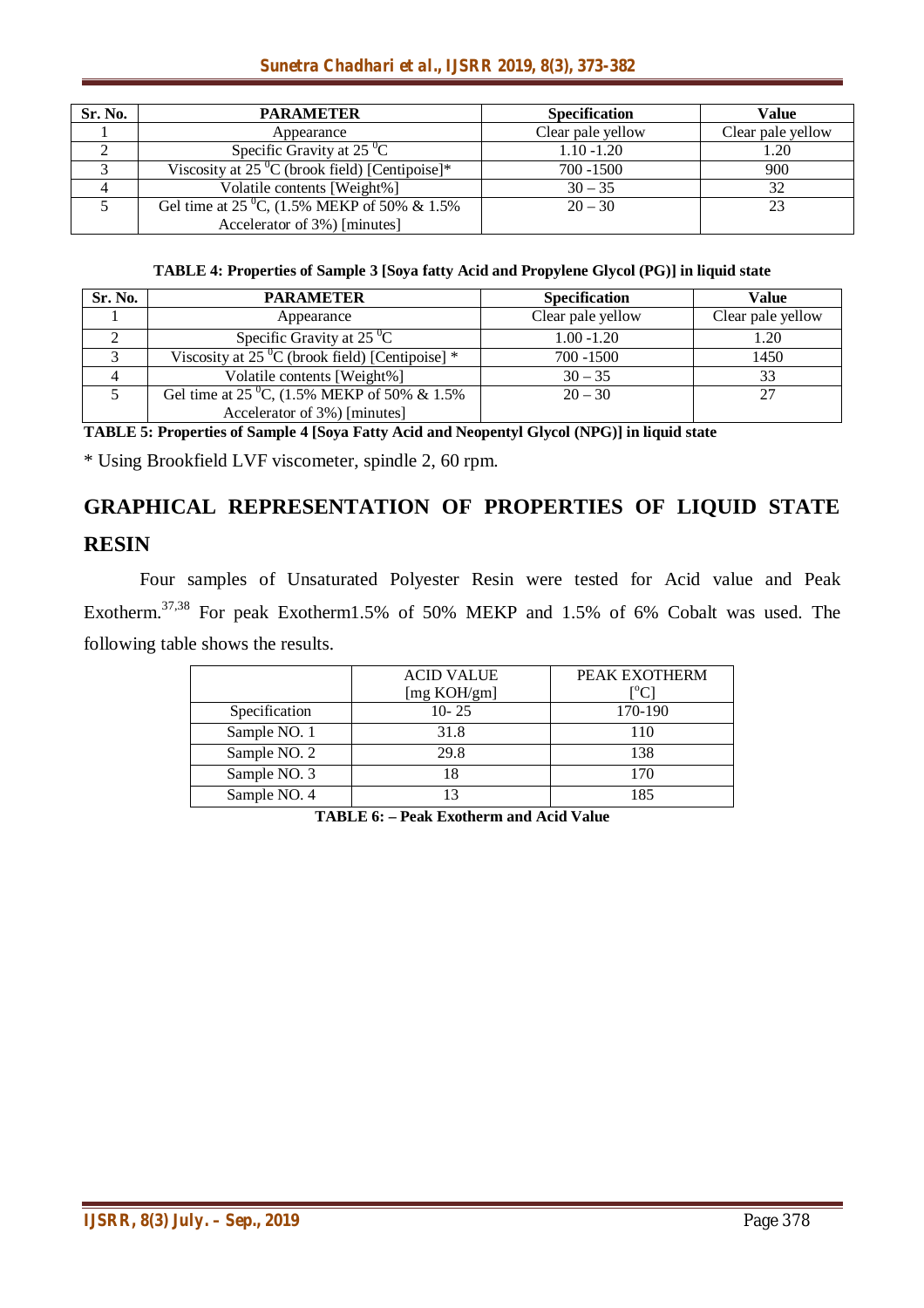

**Figure 1 The above figure shows the gradual rise in Peak Exotherm as a higher glycol is used.**



#### **Figure 2 The above figure shows the gradual decrease in Acid Value as a higher glycol is used.**

From Figure 1 and Figure 2, it is clear that a gradual increase in the Peak Exotherm is seen. Whereas, a gradual decrease in Acid Value is observed.

Acid Value indicates completion of reaction thus, it is vital that it falls within the range. It ensures tack-free cured resin. Peak Exotherm ensures that the mass of resin is completely cured.

From the above results, it is clear that Neopentyl glycol is the best suited glycol when used with Soya Fatty Acid but as the values of Propylene Glycol also fall in range it can be used.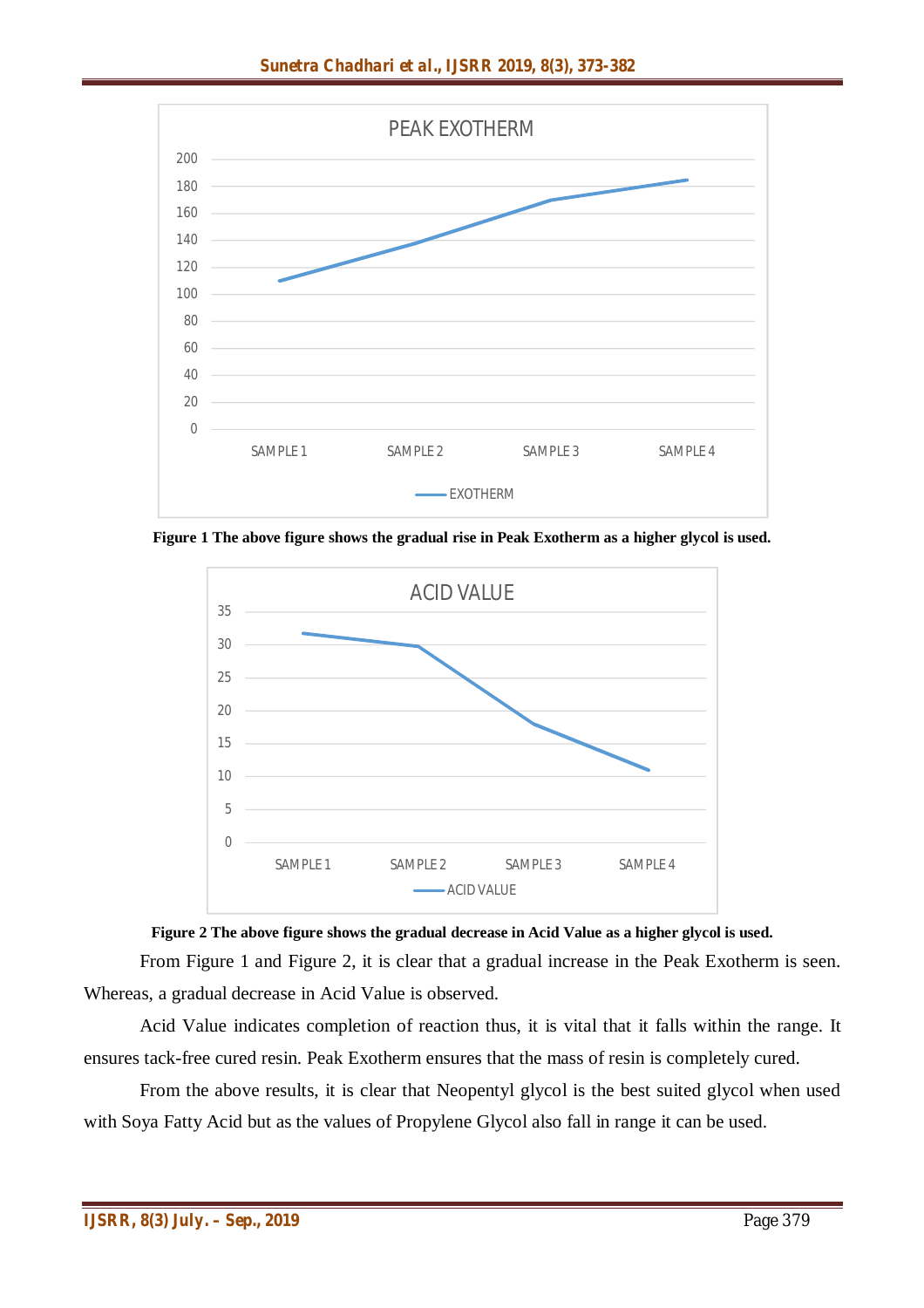## **MECHANICAL PROPERTIES IN A TYPICAL UNSATURATED UNREINFORCED POLYESTER RESIN**

| <b>Tensile Strength</b>                                       | $65$ N/mm <sup>2</sup> |
|---------------------------------------------------------------|------------------------|
| <b>Flexural Strength</b>                                      | $97$ N/mm <sup>2</sup> |
| <b>Barcoal Hardness</b>                                       | <b>40 BHU</b>          |
| Temperature of Deflecion under 18.5 kg/cm2 load of cast resin | $95^{\circ}$ C         |
| Water adsorption when cast resin is immersed in distilled     | 0.10%                  |
| water for 24 hours                                            |                        |

**TABLE 7: Mechanical Properties of Solid UnreinforcedResin Sample 4 are shown below**

### **CONCLUSIONS**

Neopentyl glycol is the best suited glycol when used with soya fatty acid but Propyl Glycol may also be used to give close results.

The flexibility of a plant oil based unsaturated resin is higher than Pure unsaturated polyester resin, thus benefiting us by avoiding cases of cracking.

As seen, the exotherm of liquid resin increases gradually as we use a higher glycol, the temperature ensures that thecomplete curing of the Unsaturated Polyester Resin is achieved which is not seen when lower glycols are used. If complete curing is not achieved the mechanical and chemical properties of the product are hindered.

### **SCOPE OF FUTURE WORK**

In this study, only mechanical properties have been considered. This work can be extended by considering the thermal, chemical or molecular properties.

### **REFERENCES**

- 1. Belgacem M. N., Gandini A., Monomers, Polymers and Composites from Renewable Resources, Elsevier, 2008; 1: 39-66.
- 2. Williams C. K., Hillmyer M.A., Polymer. Rev. 2008; 48: 1–10.
- 3. Gallezot P., Chem. Soc. Rev. 2012; 41: 1538–1558.
- 4. Bjorksten Research Laboratories, Polyesters and Their Applications, Reinhold, New York,1956; 8: 12.
- 5. Elias H. G., Macromolecules: Synthesis, Materials and Technology, 1928; 2: 530.
- 6. Goodman I., Encyclopedia of Polymer Science and Engineering,Wiley, New York,1988; 2 (12): 1.
- 7. Goodman I.,Encyclopedia of Polymer Science and Technology, 1969;11: 62.
- 8. Ahamad A., Lubic M., Mohan A., Safeer M., Thachil E. T.,Designed Monomers and Polymers,2001; 4(3): 261.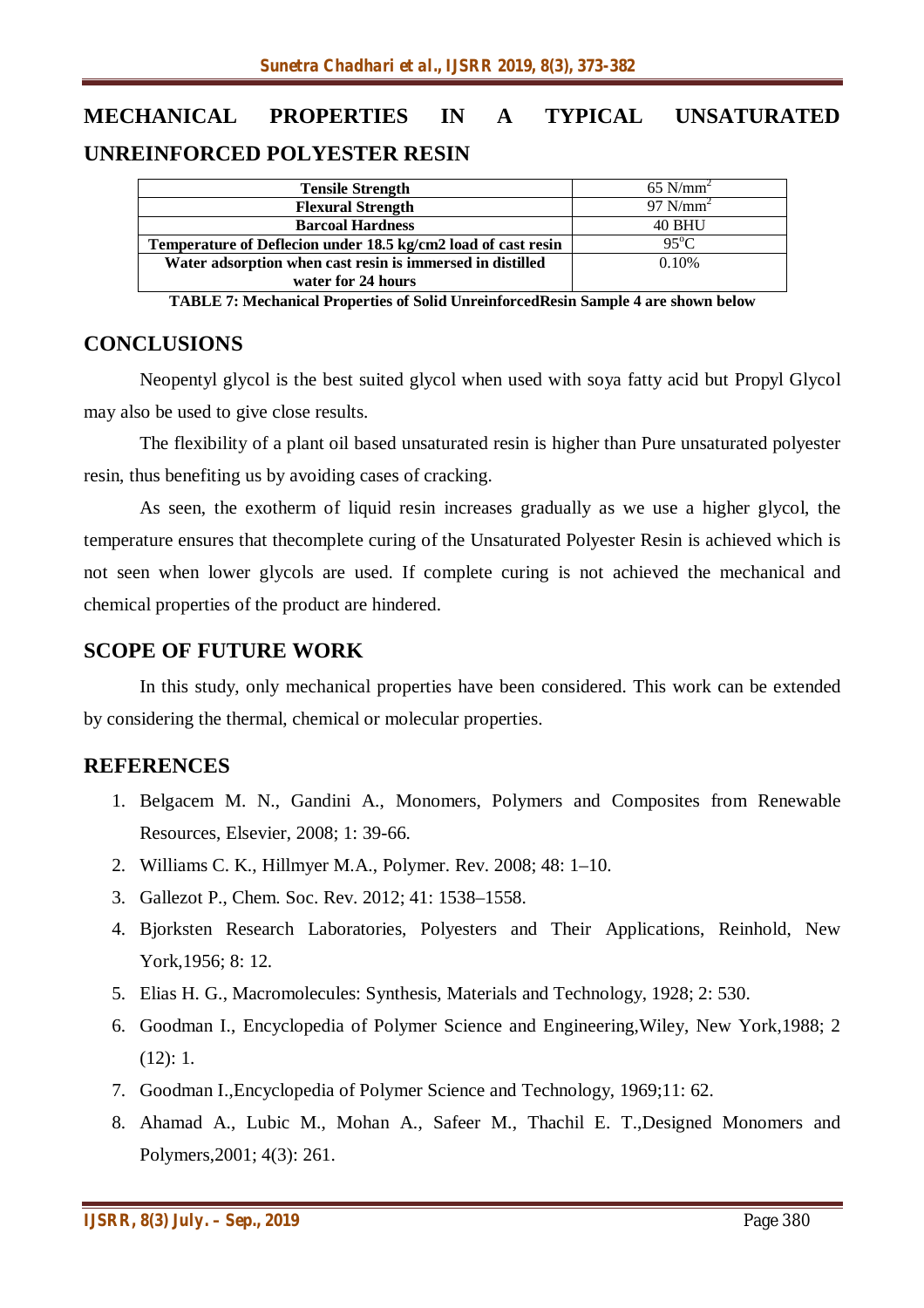- 9. Thachil B. C., Thachil E. T.,Polymer Plastics Technology and Engineering, 2005; 44: 931.
- 10. Goodman I, Rhys J.A., Polyesters: Saturated Polymers, Iliffe Books, London, 1965; 1:10.
- 11. Goodman I., Wiley, New York, 1968; 2 (16): 159.
- 12. Morgan P.W., Condensation Polymers: By Interfacial and Solution Methods, New York, 1965; 10: 561.
- 13. Von Boenig H., Encyclopedia of Polymer Science and Technology, 1969; 11: 129.
- 14. Tawfik S. Y., Asaad J. N., Sabaa M. W.,Polymer Testing, 2003; 22: 747.
- 15. Sandler S. R., Karo W., Polyesters in Polymer Syntheses, Academic Press, Inc., Boston,  $1962$ ; 1 (2):68 – 86.
- 16. Cherian B., Thachil E. T.,International Journal of Polymeric Materials, 2004;53: 829.
- 17. Brydson J. A., Polyesters in Plastics Materials, 1999; 7: 694 743.
- 18. Nayak P. L., Natural oil-based polymers: Opportunities and Challenges. Polym Rev, 2000; 40:1–21.
- 19. Guner F.S., Yagcı Y., Erciyes A. T., Polymers from Triglyceride Oils Prog Polym Sci, 2006; 31:633–670.
- 20. Sharma V., Kundu P. P., Addition polymers from natural oils a review Prog Polym Sci, 2006; 31: 983–1008.
- 21. Ellis C., U.S. Pat. 1897977, 1933.
- 22. Dykstra H., U.S. Pat. 1945307, 1934.
- 23. Bradley T. F., Ind. Engng. Chem., 1937; 29: 440,579.
- 24. Bradley T. F. Kropa, E. L. and Johnaton W. B., Ind. Engng. Chem., 1937; 29: 1270.
- 25. Ellis C., U. S. Pat. 2195362, 1940.
- 26. Muskat E., U. S. Pat.2423042, 1947.
- 27. Zaske O. C. and Goodman S. H., Unsaturated Polyester and Vinyl Ester Resins: S. H. Goodman (Ed.) Handbook of Thermoset Plastics, Noyes Publication, 1988; 2: 97.
- 28. Carothers W., J. Am. Chem. Soc., 1929; 51: 2548.
- 29. Carothers W. and Arvin J., J. Am. Chem. Soc., 1929; 51: 2560.
- 30. Kienle R., Ind. Engng. Chem., 1930; 22: 590.
- 31. Kienle R., J. Soc. Chem. Ind., London, 1936; 55: 229.
- 32. Khanna A. S., Paints and Varnishes, 1959; 91.
- 33. Roylance David, Mechanical Properties of Materials, 2008; 6.
- 34. Behera B.K., Hari P.K., Woven Textile Structure Theory and Application, 2010; 137.
- 35. IS: 516, Indian Standard Methods Of Tests For Strength Of Concrete, 1959; 17.
- 36. ISO:178, International standard Plastics- Determination of flexural properties, 2001; 2.